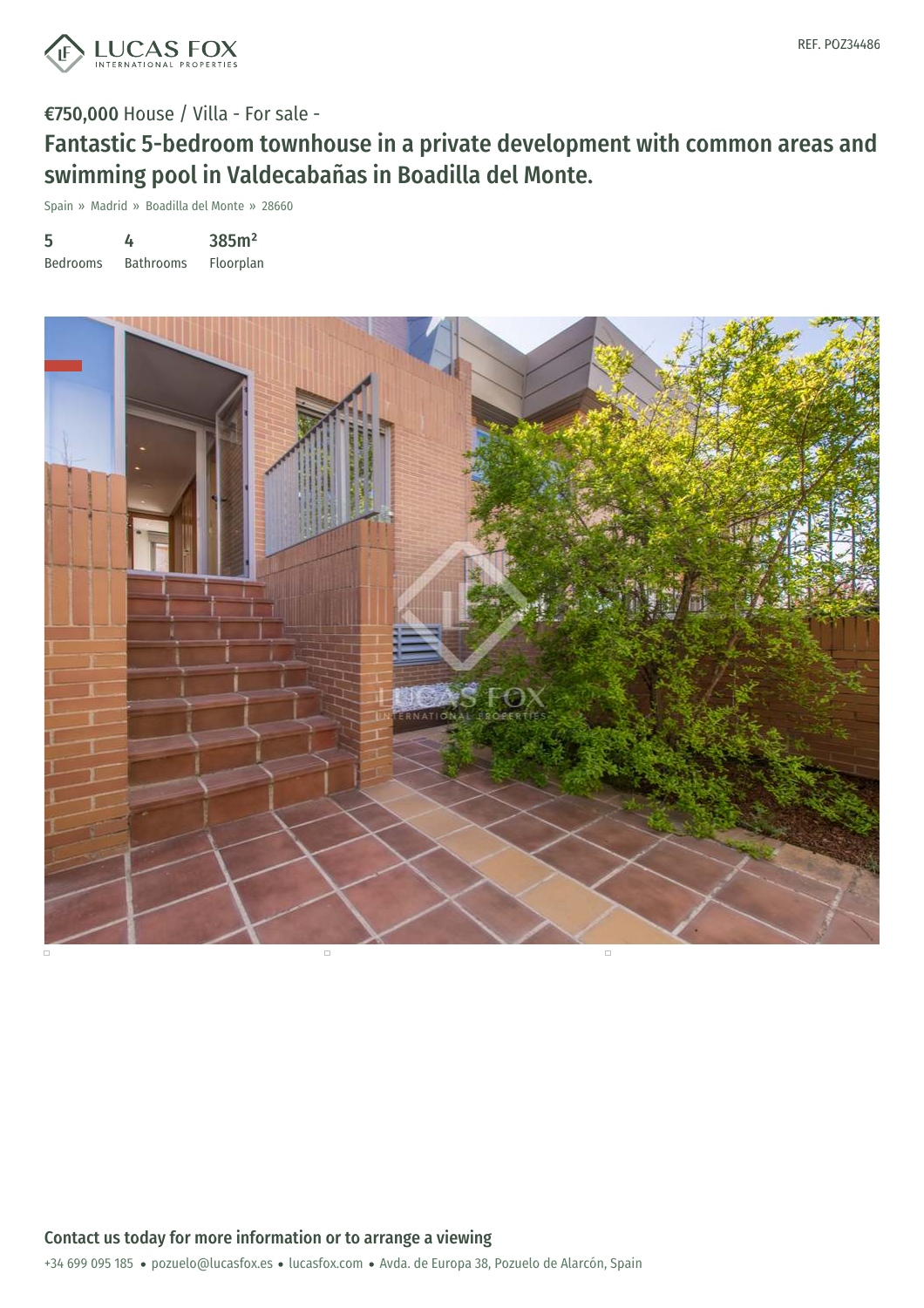

Fantastic 5-bedroom townhouse in a private development with common areas and swimming pool in Valdecabañas in Boadilla del Monte.

Spain » Madrid » Boadilla del Monte » 28660

5 Bedrooms 4 Bathrooms 385m² Floorplan

## **OVERVIEW**

## Beautiful and comfortable house for sale in a magnificent private development with security, padel tennis court and swimming pool in one of the best areas of Boadilla del Monte, with very good links to the capital.

Lucas Fox International Properties is proud to present this wonderful townhouse in one of the newest areas of Boadilla del Monte. It is located in a welcoming development equipped with spacious and modern common areas for the use and enjoyment of its residents, in a completely private and closed environment, ideal for families with children who appreciate safety. In addition, it is located a few steps from the Trinity College Boadilla, the Virgen de Europa school in Boadilla del Monte or the José Bergamín Gutiérrez public school, as well as various roads that communicate with the entire northwest, with the capital and with several shopping centres such as the Centro Oeste, Gran Plaza 2, Equinoccio or El Corte Inglés.

On the ground floor, crossing the main door and going through a wonderful glass gate, we find ourselves in the welcome hall, with a wardrobe and access stairs to the rest of the floors. On the left, we find a cosy office or bedroom with light on the main façade. We then find a complete bathroom with a shower, which also serves as a guest toilet. However, as it is next to the office or bedroom, it could be used as a service area.

At the back, we find a good kitchen diner, with a fresh and modern style, with great light thanks to its large windows with access to the rear garden. The kitchen is fully fitted and equipped with Neff appliances and has ample dining space and plenty of storage space.

To the left of the hall is the large living-dining room, with marble floors and more than 50 m² of space, equipped with a beautiful marble fireplace, also fully functional. It has double orientation (east and west) to the main and rear façades, which provides extraordinary light during all hours of the day, every month of the year.

#### [lucasfox.com/go/poz34486](https://www.lucasfox.com/go/poz34486)

 $\Box$ 

Mountain views, Garden, Swimming pool, Terrace, Concierge service, Private garage, High ceilings, Marble flooring, Natural light, Padel court, Wooden flooring, Communal terrace, Modernist building, Parking, Air conditioning, Alarm, Balcony, Barbecue, Built-in wardrobes, Chill out area, Double glazing, Equipped Kitchen, Exterior, Fireplace, Heating, Near international schools, Pet-friendly, Playground, Playroom, Renovated, Security, Storage room, Transport nearby, Utility room, Views, Walk-in wardrobe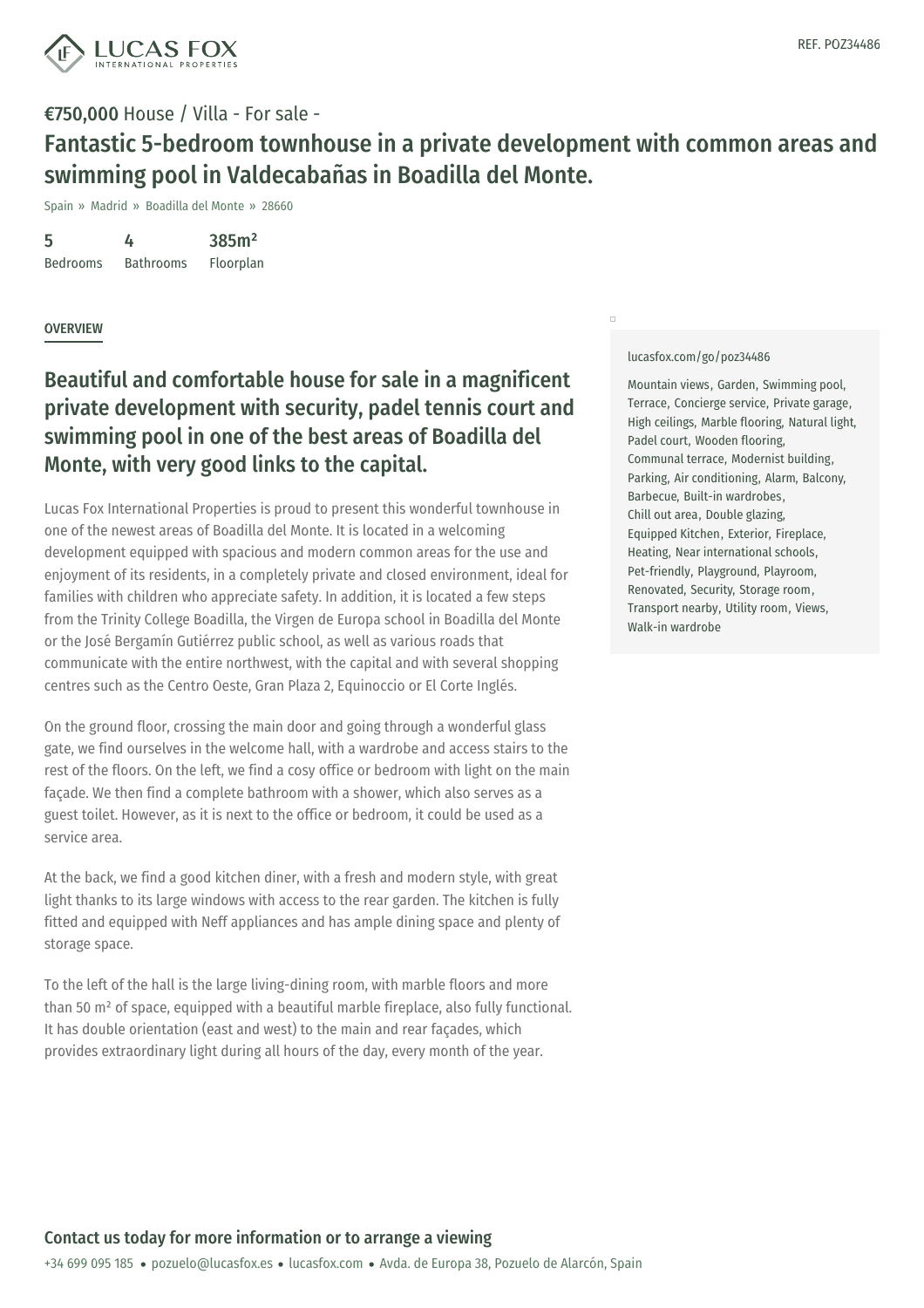

Fantastic 5-bedroom townhouse in a private development with common areas and swimming pool in Valdecabañas in Boadilla del Monte.

Spain » Madrid » Boadilla del Monte » 28660

| 5               | 4                | 385m <sup>2</sup> |
|-----------------|------------------|-------------------|
| <b>Bedrooms</b> | <b>Bathrooms</b> | Floorplan         |

Upon accessing the first floor, we find ourselves in the night area, distributed in 4 spacious bedrooms and 3 complete bathrooms. On the left, there is the master bedroom with a beautiful marble bathroom with double sink and hydromassage shower, as well as a walk-in closet and a terrace to the front of the house. On the right-hand side, there are 2 spacious bedrooms with a shared bathroom and at the back, the large fourth bedroom, also with a private bathroom. All of them have fitted wardrobes.

On the second floor, there is the cosy multipurpose attic with the possibility of installing, without effort, another extra bathroom. It also has a pleasant open terrace with unobstructed views of the mountain and the development. This terrace can be incorporated into the house, since it is approved by the community of owners, as well as the installation of solar panels.

Finally, on the lower ground floor, we find on the left a soundproofed multipurpose room; in the background a large independent garage with a security door to the house and access from the ramp, with capacity for up to 2 cars; and to the right a practical laundry room. In addition, it has a storage room (under the stairs) and another built-in wardrobe.

The house is equipped with ducted zone-specific air conditioning, heating by mains gas. Its rear garden has 2 areas: a terrace area and a playground with grass and access to the common areas.

The development has security and surveillance, grass padel tennis court and community pool. However, the common areas are away from the house, which gives you maximum peace of mind throughout the year.

It should be noted that this beautiful house benefits from full contact with nature, thanks to its location and [proximity](mailto:pozuelo@lucasfox.es) to Mount [Boadil](https://www.lucasfox.com)la. It also enjoys beautiful views, thanks to its large floor-to-ceiling windows. Finally, it stands out for its security and is perfect for families with children who want a closed and private environment for leisure.

Contact Lucas Fox today by phone or email to arrange a showing. We work seven days a week to adapt to the needs of our clients. You can also visit us at the newly opened Lucas Fox Lounge on Avenida de Europa, 38 in Pozuelo de Alarcón. This way we can analyze your needs in more detail and help you find the perfect home or investment.

### Contact us today for more information or to arrange a viewing

+34 699 095 185 · pozuelo@lucasfox.es · lucasfox.com · Avda. de Europa 38, Pozuelo de Alarcón, Spain